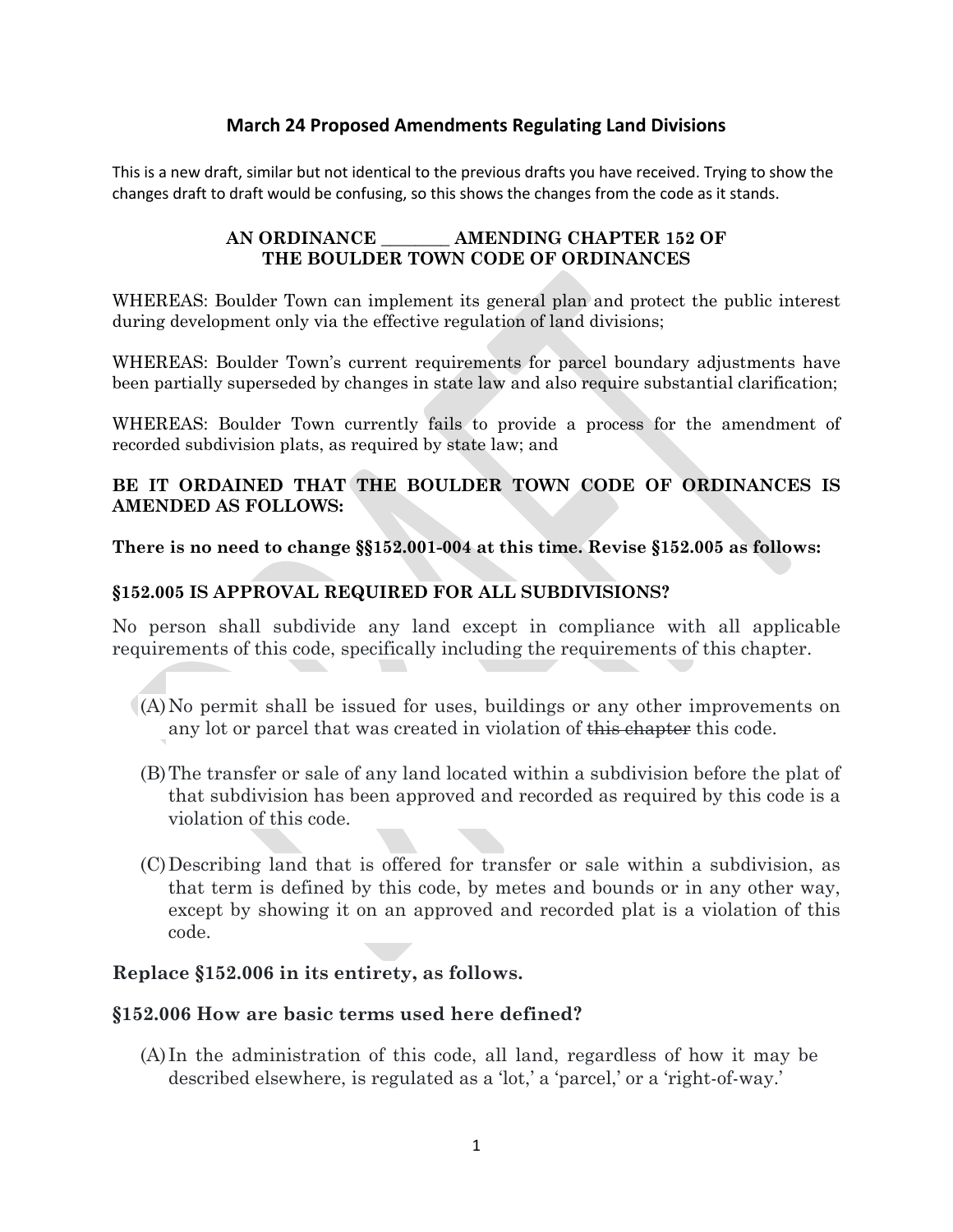A *LOT* is any area of land that is separately demarked on a recorded subdivision plat, whether called a lot or not.

A *PARCEL* is any other area of land. In the administration of this code, there are no lots outside of recorded subdivisions, there are no parcels within recorded subdivisions.

*RIGHTS-OF-WAY* are separately owned, generally linear areas of land that provide circulation, irrigation, or utility service to adjoining lots or parcels.

- (B)To distinguish them, it is understood that *EASEMENTS* may be recorded on lots or parcels, or within rights-of-way, but that the recording of an easement cannot constitute a lot line adjustment, parcel boundary adjustment, or subdivision.
- (C) A *PARCEL BOUNDARY ADJUSTMENT* occurs when the owners agree to adjust the boundary between adjoining parcels. A parcel boundary adjustment cannot create a new parcel or lot. It can be used to change the boundary between a right-of-way and a parcel. For the regulation of parcel boundary adjustments, please see §152.115.
- (D)A *LOT LINE ADJUSTMENT* occurs when the owners of adjoining lots within a recorded subdivision agree to change lot lines or when the owner of a lot line within a subdivision agrees with the owner of an adjoining parcel to change boundaries between the lot and the parcel. A lot line  $\overline{\phantom{a}}$ adjustment cannot create a new parcel or lot. It can be used to change the boundary between a right-of-way and adjoining lots. For the regulation of lot line adjustments, please see §152.116.
- (E)A *SUBDIVISION* occurs when any land is divided, re-subdivided, or proposed to be divided into two or more lots or other divisions of land for the purpose, whether immediate or future, for offer, sale, lease, or development either upon the installment plan or upon any and all other plans, terms, and conditions. Subdivision includes the division of land whether by deed, metes and bounds description, devise and testacy, map, plat, or other recorded instrument, regardless of whether the division includes all or a portion of a parcel or lot; and except as provided by §152.006(F), divisions of land for residential and nonresidential uses, including land used or to be used for commercial, agricultural, and industrial purposes.
- (F) *SUBDIVISION* does not include a bona fide division of agricultural land for the purpose of joining one of the resulting separate parcels to a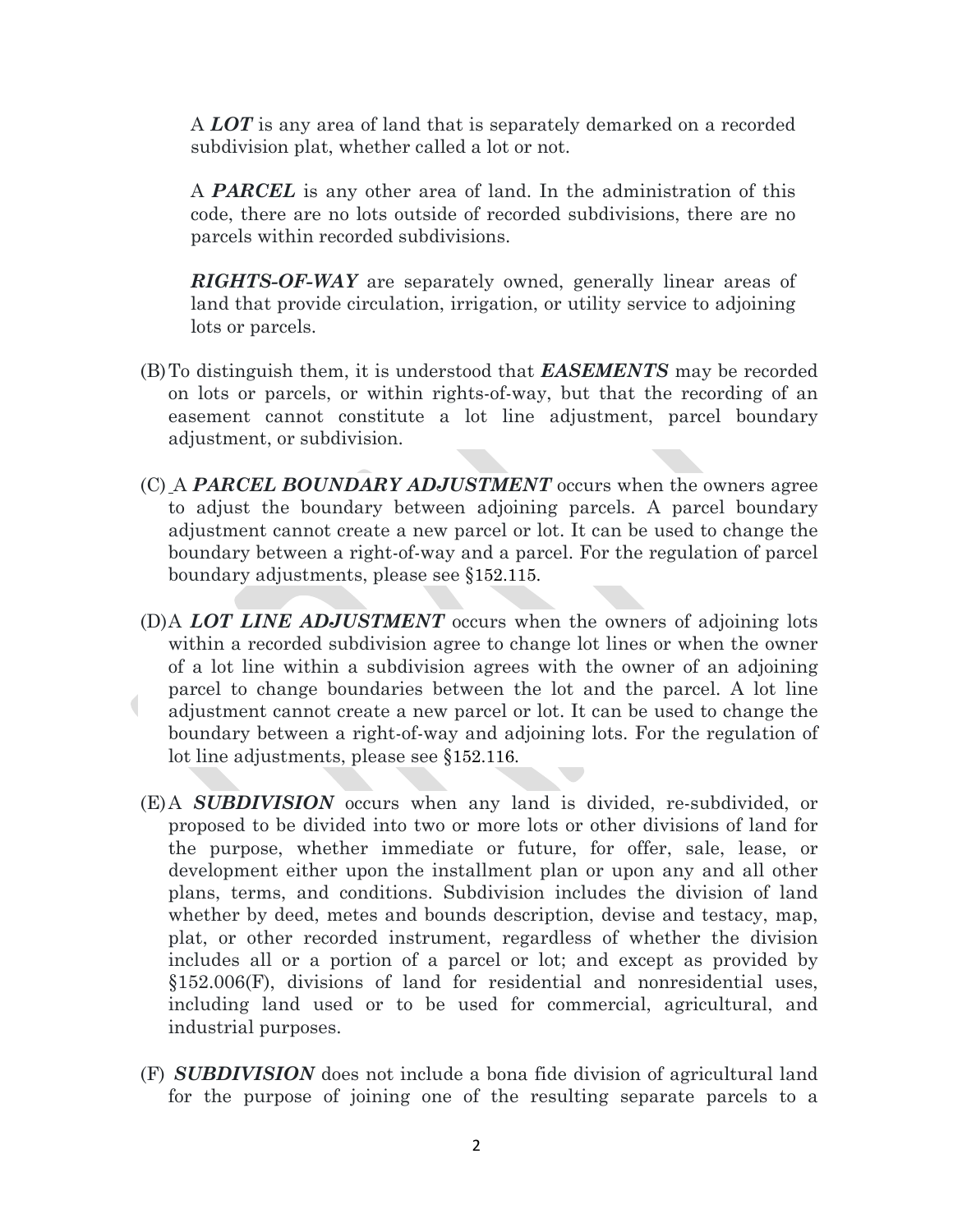contiguous parcel of unsubdivided agricultural land, if neither the resulting combined parcel nor the parcel remaining from the division or partition violates this code or a parcel boundary adjustment as defined by §152.006(C) of this code. **This state definition is not CLEAR**

#### **§152.007 and 008 will be left as is at this time.**

**§152.009 was always redundant of §152.005 and is now deleted in its entirety. Renumber accordingly.**

**§152.010 will be left as is at this time.** 

**§152.011 is replaced by the revised §152.006. Delete it in its entirety and renumber accordingly.**

**Everything between §152.011 and §152.115 remains as is.**

**Replace §152.115 and 116 with the following. Renumber accordingly.**

**§152.115 HOW CAN I WORK WITH AN ADJOINING OWNER TO ADJUST THE BOUNDARIES OF OUR PARCELS?** Outside recorded subdivisions, adjoining property owners may agree to adjust boundaries as provided by UCA §10-9a-523. Parcel boundary adjustments are NOT reviewed by the Town. You are advised to consult an attorney or a surveyor.

## **§152.116 HOW CAN I WORK WITH AN ADJOINING OWNER OR OWNERS TO ADJUST THE BOUNDARIES OF OUR SUBDIVISION LOTS BY AMENDING THE RECORDED SUBDIVISION PLAT?**

(A) *Is a public hearing required to amend a recorded subdivision plat?* Yes. The applicant must file the proposed amended plat, any accompanying materials required to demonstrate compliance with this code, a mailing list of all affected entities and adjoining landowners, and the required fee with the Zoning Administrator at least 15 days before the regular Planning Commission at which the hearing is requested.

## (B) *What is the procedure for reviewing a proposed amended plat when a hearing is required?*

(1) The Clerk of the Planning Commission will send notice that a plat amendment has been proposed to all affected entities, all lot owners within the subdivision, and all adjacent property owners who are not within the subdivision at least 10 days before the Planning Commission meeting at which it will be heard. This notice will give the date, time, and place of the Planning Commission hearing and either include or explain how to access a copy of the proposed plat and accompanying materials.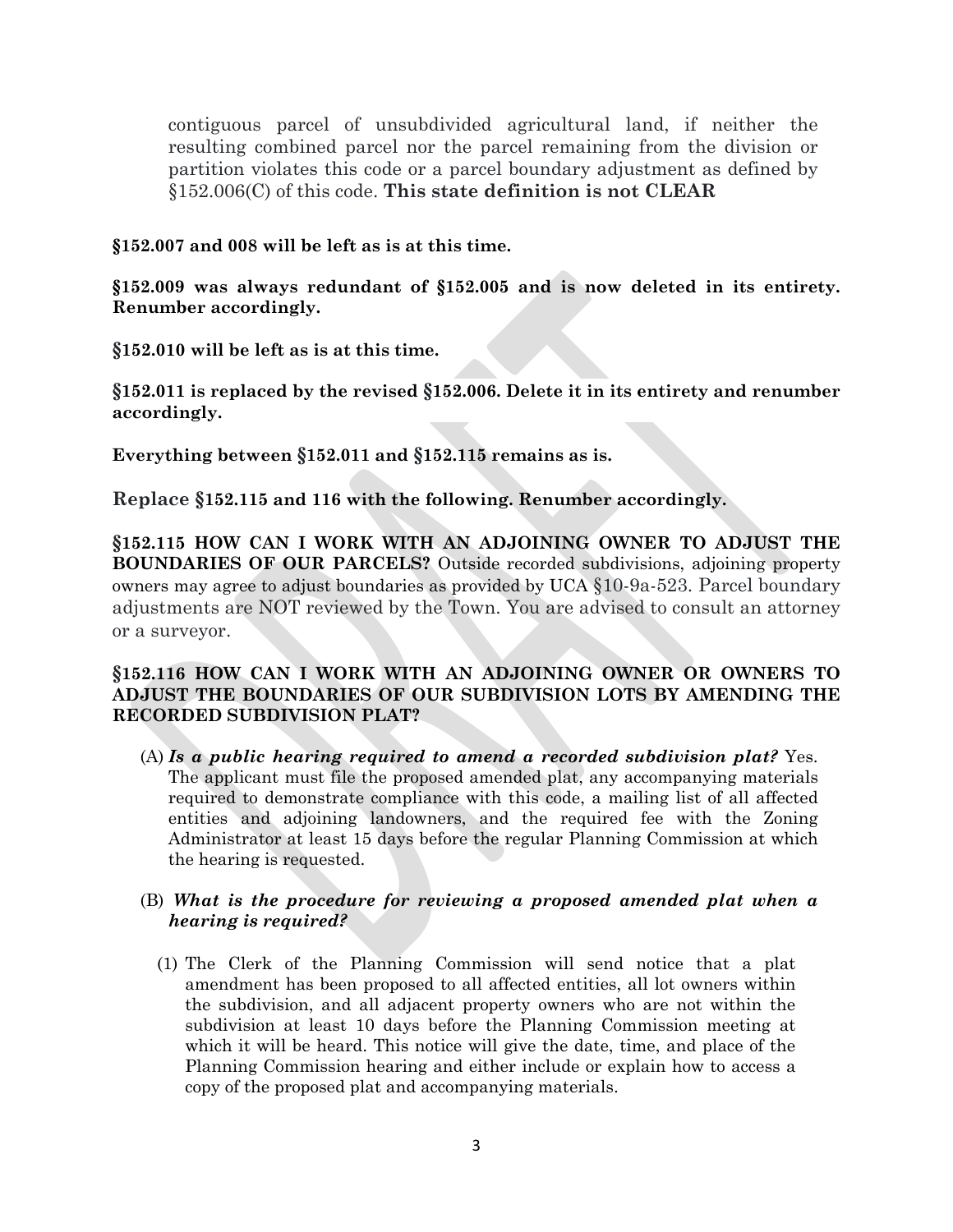- (2) The Planning Commission will employ its standard hearing procedure, taking factual questions before taking formal statements, taking formal statements, and then deliberating.
- (3) If the Planning Commission finds that the proposed plat amendment has no adverse impact on adjoining properties or public infrastructure, including public ways, easements, and dedicated open spaces, and results in no violation of this code, the Planning Commission shall approve it, imposing any conditions it finds necessary to ensure compliance. If no conditions are imposed, the proposed plat amendment may be signed by the Chair or Presiding Chair at this time.
- (4) If the Planning Commission finds that there will be adverse impacts or a violation of this code, it shall deny the proposed plat amendment.
- (5) If the approved amended plat must be revised to fulfill conditions imposed by the Planning Commission, the revisions may be submitted to the Zoning Administrator at any time within 180 days after its approval. The Zoning Administrator will obtain the signature of the Chair or Acting Chair of the Planning Commission. The approved plat amendment may then be recorded as provided by state law,
- (6) An approved plat amendment must be recorded as provided by state law, within 365 days of its approval. No permit required by the Town may be issued within the area covered by a plat amendment until that amendment has been recorded.

#### (C) *What must be shown on a proposed amended plat?* It must:

- $(1)$  show the portion of the subdivision that is proposed to be amended and how that portion fits into the entire subdivision;
- (2) show both the original lot lines and the proposed changes in those lot lines;
- *(3)* show all public ways, easements (public and private), and dedicated open spaces, specifically including all utility easements; and all other information shown on the plat; *Plats often show building envelopes and other specific types of restrictions. It is impossible to enumerate the possibilities, but they must all be carried over onto the amended plat.*
- *(4)* show all wells, watercourses, and irrigation works;
- *(5)* have a name that clearly distinguishes it from the originally recorded plat of the subdivision;
- *(6)* bear the signatures of all landowners whose consent is required;
- *(7)* have a space for a signature indicating Planning Commission approval; and